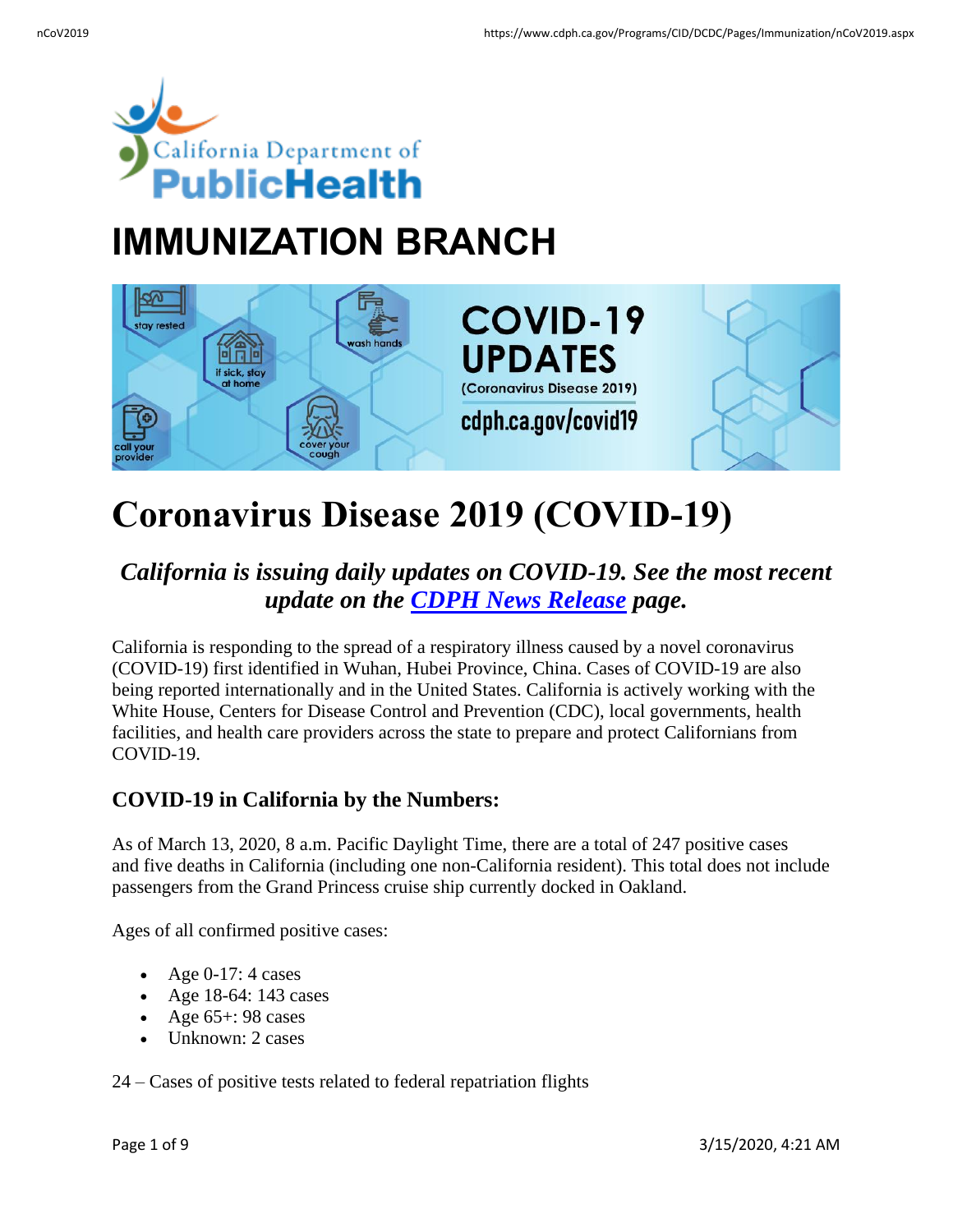#### 223 – Cases not related to repatriation flights

- $\bullet$  65 Travel related
- 52 Person-to-person acquired
- 56 Community acquired
- $\bullet$  50 Under investigation

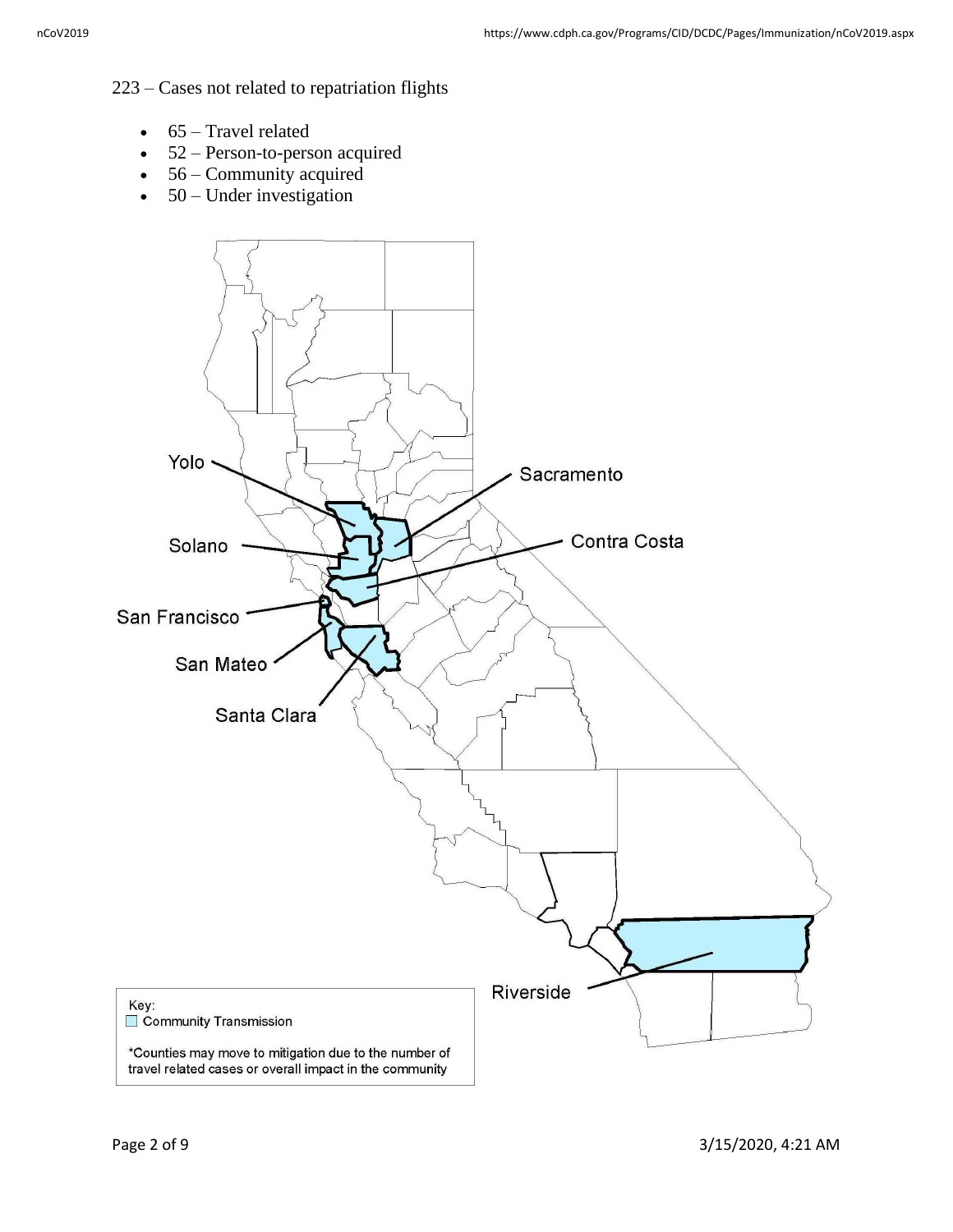Approximately 11,400 people are self-monitoring, across 49 local health jurisdictions, after returning to the U.S. from travel.

Eighteen public health labs in California are testing for COVID-19. These labs include the California Department of Public Health's Laboratory in Richmond, Alameda, Contra Costa, Humboldt, Los Angeles, Monterey, Napa-Solano-Yolo-Marin (located in Solano), Orange, Sacramento, San Bernardino, San Diego, San Francisco, San Luis Obispo, Santa Clara, Shasta, Sonoma, Tulare and Ventura County public health laboratories. The Richmond Laboratory will provide diagnostic testing within a 48-hour turnaround time. More public health labs will soon be able to test for COVID-19. This means California public health officials will get test results sooner, so that patients will get the best care.

## **How can people protect themselves?**

There is currently no vaccine to prevent COVID-19. The best way to prevent illness is to avoid being exposed to this virus. The virus is thought to spread mainly from person-to-person between people who are in close contact with one another (within about 6 feet). This occurs through respiratory droplets produced when an infected person coughs or sneezes. These droplets can land in the mouths or noses of people who are nearby or possibly be inhaled into the lungs. Older adults and people who have severe underlying chronic medical conditions like heart or lung disease or diabetes seem to be at higher risk for developing more serious complications from COVID-19 illness. Every person has a role to play. So much of protecting yourself and your family comes down to common sense:

- Washing hands with soap and water.
- Clean and disinfect frequently touched surfaces daily. If surfaces are dirty, clean them using detergent or soap and water prior to disinfection.
- Avoiding touching eyes, nose or mouth with unwashed hands.
- Cover your cough or sneeze with a tissue or your elbow.
- Avoiding close contact with people who are sick.
- Staying away from work, school or other people if you become sick with respiratory symptoms like fever and cough.
- Following guidance from public health officials.

Please consult with your health care provider about additional steps you may be able to take to protect yourself.

# **Who is at Higher Risk for Serious Illness from COVID-19?**

Early information out of China, where COVID-19 first started, shows that some people are at higher risk of getting very sick from this illness. This includes:

- Older adults
- Individuals with compromised immune systems
- Individuals who have serious chronic medical conditions like:
	- Heart disease
	- Diabetes
	- Lung disease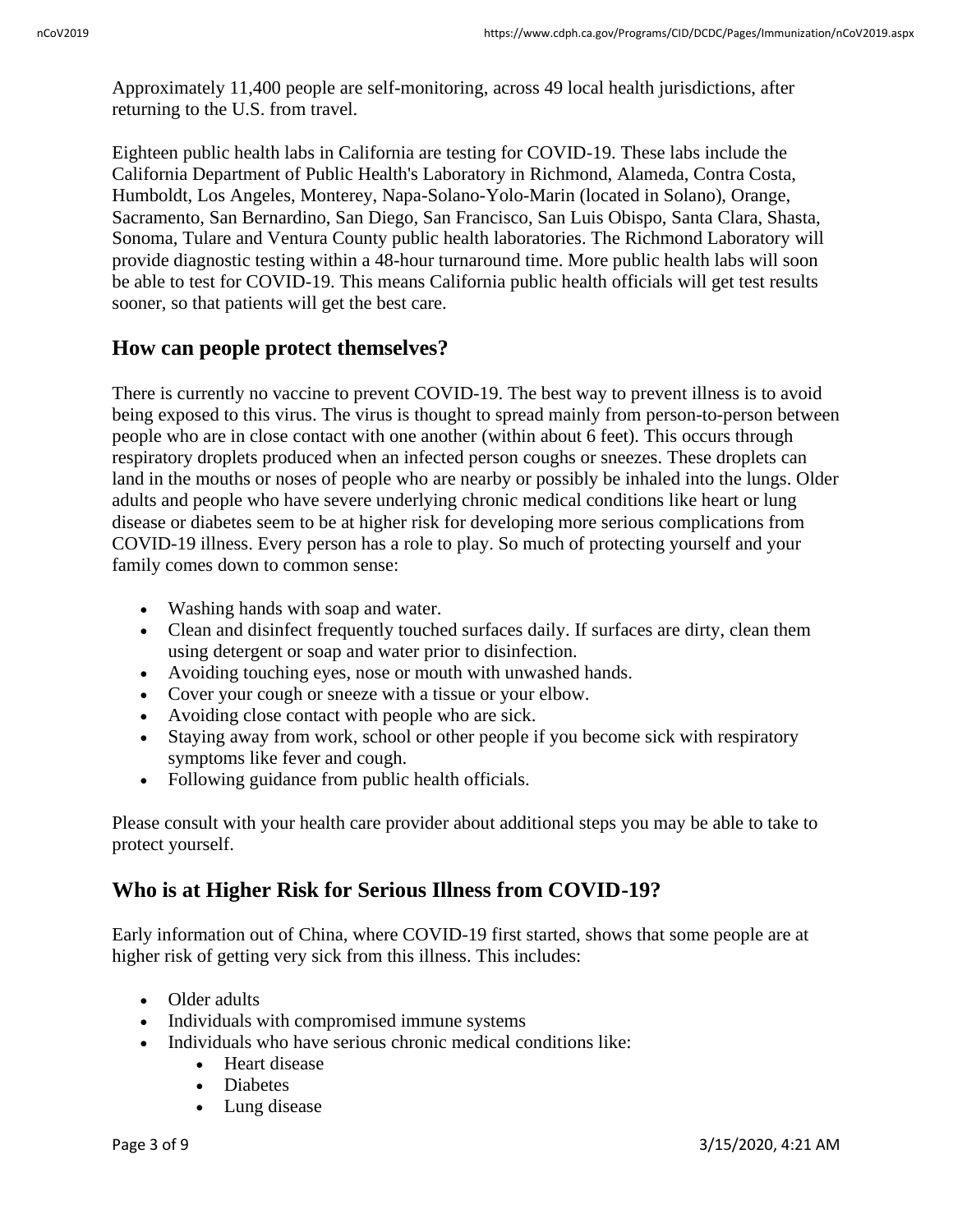If you are at higher risk for serious illness from COVID-19 because of your age or health condition, it is important for you to take actions to reduce your risk of getting sick with the disease, including:

- Wash your hands often with soap and water for at least 20 seconds, especially after blowing your nose, coughing, or sneezing, or having been in a public place.
- Avoiding touching eyes, nose or mouth with unwashed hands.
- Avoid close contact with people who are sick, and stay away from large gatherings and crowds.
- Stay home as much as possible. Consider ways of getting food brought to your house through family, social, or commercial networks.

It is also important that you listen to public health officials who may recommend community actions to reduce potential exposure to COVID-19, especially if COVID-19 is spreading in your community.

For more information visit the [CDC's website.](https://urldefense.proofpoint.com/v2/url?u=https-3A__gcc01.safelinks.protection.outlook.com_-3Furl-3Dhttps-253A-252F-252Furldefense.proofpoint.com-252Fv2-252Furl-253Fu-253Dhttps-2D3A-5F-5Fwww.cdc.gov-5Fcoronavirus-5F2019-2D2Dncov-5Fspecific-2D2Dgroups-5Fhigh-2D2Drisk-2D2Dcomplications.html-2526d-253DDwMFAg-2526c-253DLr0a7ed3egkbwePCNW4ROg-2526r-253Dlxj9wEtqoEBAma-2DTvya2HHzMHlIs09hc7DK0RmkepS4-2526m-253DV2EVxRMTi5FAHDCdmRHFtUjpfIcsPoV9Gr6n20dAmwM-2526s-253DjPgSs8PrxNImeRpRsS6ThZG41cHTT68xerAZhgShHYw-2526e-253D-26data-3D02-257C01-257CRodger.Butler-2540CHHS.CA.GOV-257C333b0df2a3b04298b3ff08d7c475a830-257C265c2dcd2a6e43aab2e826421a8c8526-257C0-257C0-257C637193881931550319-26sdata-3D1ZpwgACOG4mLCcu92UIEQa3evk2-252BsdS7xf97w03pIc4-253D-26reserved-3D0&d=DwMFAg&c=Lr0a7ed3egkbwePCNW4ROg&r=A8VAk1UqlhJEq2Og-b-nDxDHMjfghjmh7lKv268JP9I&m=8Faq2TFd13Q6GR3KgFju2VLsozgp8W9V8OBM9FIG4Y4&s=HQvG44tZ46a0QqG4yAJ-3XCE02YE9VANU3uOJjb6ci0&e=)

# **What should you do if you think you're sick?**

**Call ahead:** If you are experiencing symptoms of COVID-19, and may have had contact with a person with COVID-19 or recently traveled to countries with apparent community spread, call your health care provider or local public health department first before seeking medical care so that appropriate precautions can be taken.

# **What is Novel Coronavirus (COVID-19)?**

Coronaviruses are a large group of viruses that are common among animals and humans. This novel coronavirus that causes COVID-19 is a newly discovered coronavirus that has not been previously detected in animals or humans. The source of this virus is not yet known.

## **What are the symptoms of COVID-19?**

Typically, human coronaviruses cause mild-to-moderate respiratory illness. Symptoms are very similar to the flu, including:

- Fever
- Cough
- Shortness of breath

COVID-19 can cause more severe respiratory illness.

## **What is the treatment for COVID-19?**

From the international data we have, of those who have tested positive for COVID-19, approximately 80 percent do not exhibit symptoms that would require hospitalization. For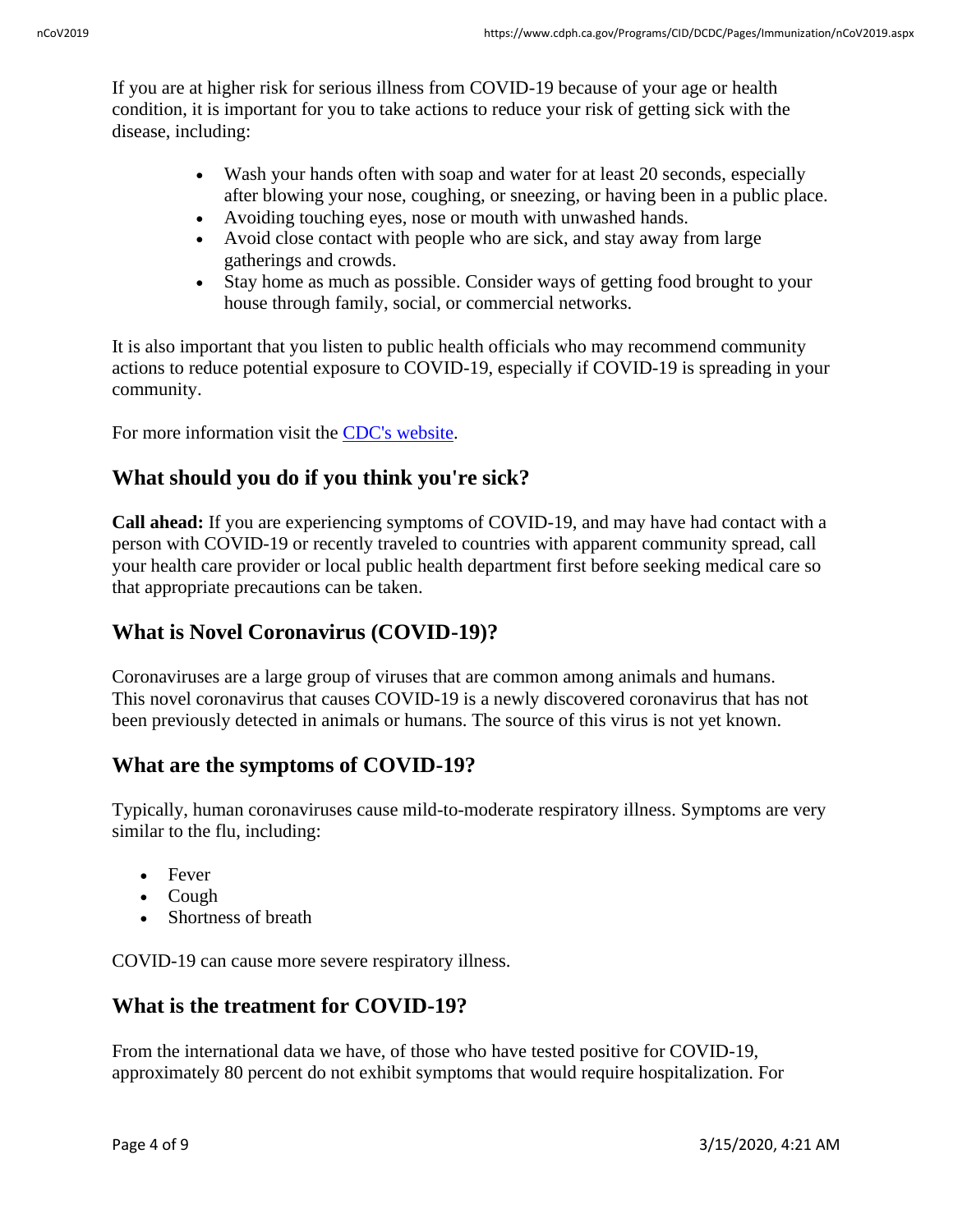patients who are more severely ill, hospitals can provide supportive care. We are continuing to learn more about this novel coronavirus and treatment may change over time.

# **How is it decided whether a person with a confirmed case of COVID-19 can self-isolate at home or must be confined to a hospital or elsewhere?**

Local health departments are working in partnership with the California Department of Public Health and the CDC, and making determinations on whether a person ill with COVID-19 requires hospitalization or if home isolation is appropriate. That decision may be based on multiple factors including severity of illness, need for testing, and appropriateness of home for isolation purposes.

# **What is the difference between COVID-19 and other coronaviruses?**

Coronaviruses are a large family of viruses. There are some coronaviruses that commonly circulate in humans. These viruses cause mild to moderate respiratory illness, although rarely they can cause severe disease. COVID-19 is closely related to two other animal coronaviruses that have caused outbreaks in people—the SARS coronavirus and the MERS (middle east respiratory syndrome) coronavirus.

# **Is California able to test for COVID-19?**

Eighteen public health labs in California are testing for COVID-19. These labs include the California Department of Public Health's Laboratory in Richmond, Alameda, Contra Costa, Humboldt, Los Angeles, Monterey, Napa-Solano-Yolo-Marin (located in Solano), Orange, Sacramento, San Bernardino, San Diego, San Francisco, San Luis Obispo, Santa Clara, Shasta, Sonoma, Tulare and Ventura County public health laboratories. The Richmond Laboratory will provide diagnostic testing within a 48-hour turnaround time. More public health labs will soon be able to test for COVID-19. This means California public health officials will get test results sooner, so that patients will get the best care.

## **Should public events be cancelled?**

The California Department of Public Health has determined that gatherings should be postponed or canceled across the state until at least the end of March. Non-essential gatherings must be limited to no more than 250 people, while smaller events can proceed only if the organizers can implement social distancing of 6 feet per person. Gatherings of individuals who are at higher risk for severe illness from COVID-19 should be limited to no more than 10 people, while also following social distancing guidelines.

# **What is Social Distancing?**

Social distancing is a practice recommended by public health officials to stop or slow down the spread of contagious diseases. It requires the creation of physical space between individuals who may spread certain infectious diseases. The key is to minimize the number of gatherings as much as possible and to achieve space between individuals when events or activities cannot be modified, postponed, or canceled. Although the Department of Public Health expects most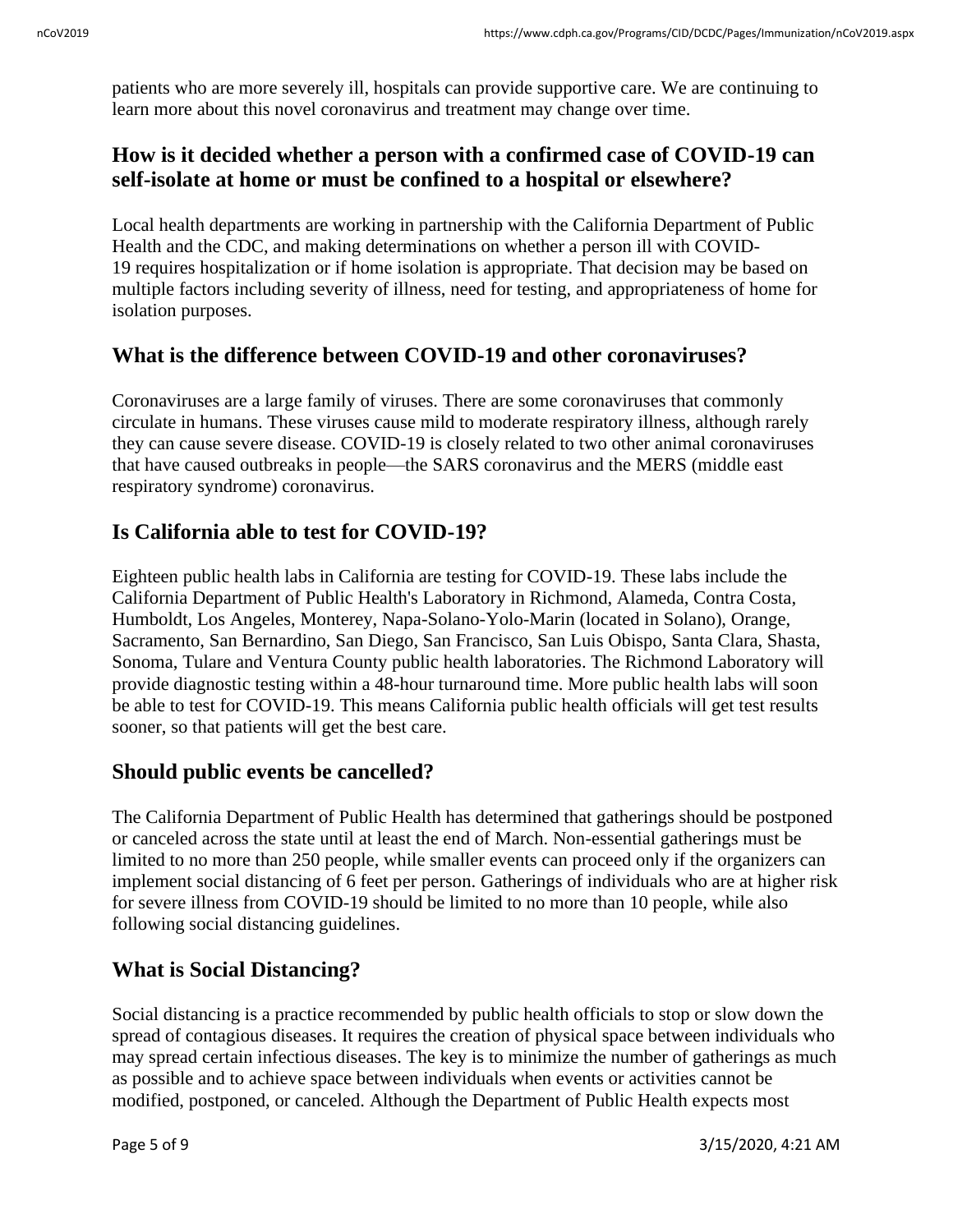events with more than 250 attendees to be postponed or canceled, we emphasize that the venue space does matter. Achieving space between individuals of approximately six feet is advisable. Additionally, there is a particular focus on creating space between individuals who have come together on a one-time or rare basis and who have very different travel patterns such as those coming from multiple countries, states or counties.

## **Should I wear a mask?**

The California Department of Public Health, along with the CDC, does not recommend that healthy people wear masks at this time. However, masks are recommended to limit the spread of disease for people who are exhibiting respiratory symptoms.

# **What if I have symptoms?**

**Patient:** If a person develops symptoms of COVID-19 including fever, cough or shortness of breath, and has reason to believe they may have been exposed, they should call their health care provider or [local health department](https://www.cdph.ca.gov/Programs/CCLHO/CDPH%20Document%20Library/LHD_CD_Contact_Info_ADA.pdf) before seeking care. Contacting them in advance will make sure that people can get the care they need without putting others at risk. Please be sure to tell your health care provider about your travel history. You can also take the following precautionary measures: avoid contact with sick individuals, wash hands often with soap and warm water for at least 20 seconds.

**Health Care Provider**: Patients who may have infection with this novel coronavirus should wear a surgical mask and be placed in an airborne infection isolation room. If an airborne infection isolation room is not available, the patient should be placed in a private room with the door closed. Health care providers should use standard, contact and airborne precautions and use eye protection. Please see ["Update and Interim Guidance on Outbreak of 2019 Novel](https://emergency.cdc.gov/han/han00426.asp)  [Coronavirus \(2019-nCoV\) in Wuhan, China"](https://emergency.cdc.gov/han/han00426.asp) for more information about infection control. The Public Health Department will issue All Facility Letters to regulated healthcare facilities within California with updated information and guidance; these can be found on the [AFL](https://www.cdph.ca.gov/Programs/CHCQ/LCP/Pages/LNCAFL20.aspx)  [webpage.](https://www.cdph.ca.gov/Programs/CHCQ/LCP/Pages/LNCAFL20.aspx)

# **What should I do if I am unable to work after being exposed to COVID-19?**

Individuals who are unable to work due to having or being exposed to COVID-19 (certified by a medical professional) can [file a Disability Insurance \(DI\) claim.](https://edd.ca.gov/Disability/How_to_File_a_DI_Claim_in_SDI_Online.htm/t_blank)

Disability Insurance provides short-term benefit payments to eligible workers who have full or partial loss of wages due to a non-work-related illness, injury, or pregnancy. Benefit amounts are approximately 60-70 percent of wages (depending on income) and range from \$50 - \$1,300 a week.

Californians who are unable to work because they are caring for an ill or quarantined family member with COVID-19 (certified by a medical professional) can [file a Paid Family Leave](https://edd.ca.gov/Disability/How_to_File_a_PFL_Claim_in_SDI_Online.htm/t_blank)  [\(PFL\) claim.](https://edd.ca.gov/Disability/How_to_File_a_PFL_Claim_in_SDI_Online.htm/t_blank)

Paid Family Leave provides up to six weeks of benefit payments to eligibile workers who have a full or partial loss of wages because they need time off work to care for a seriously ill family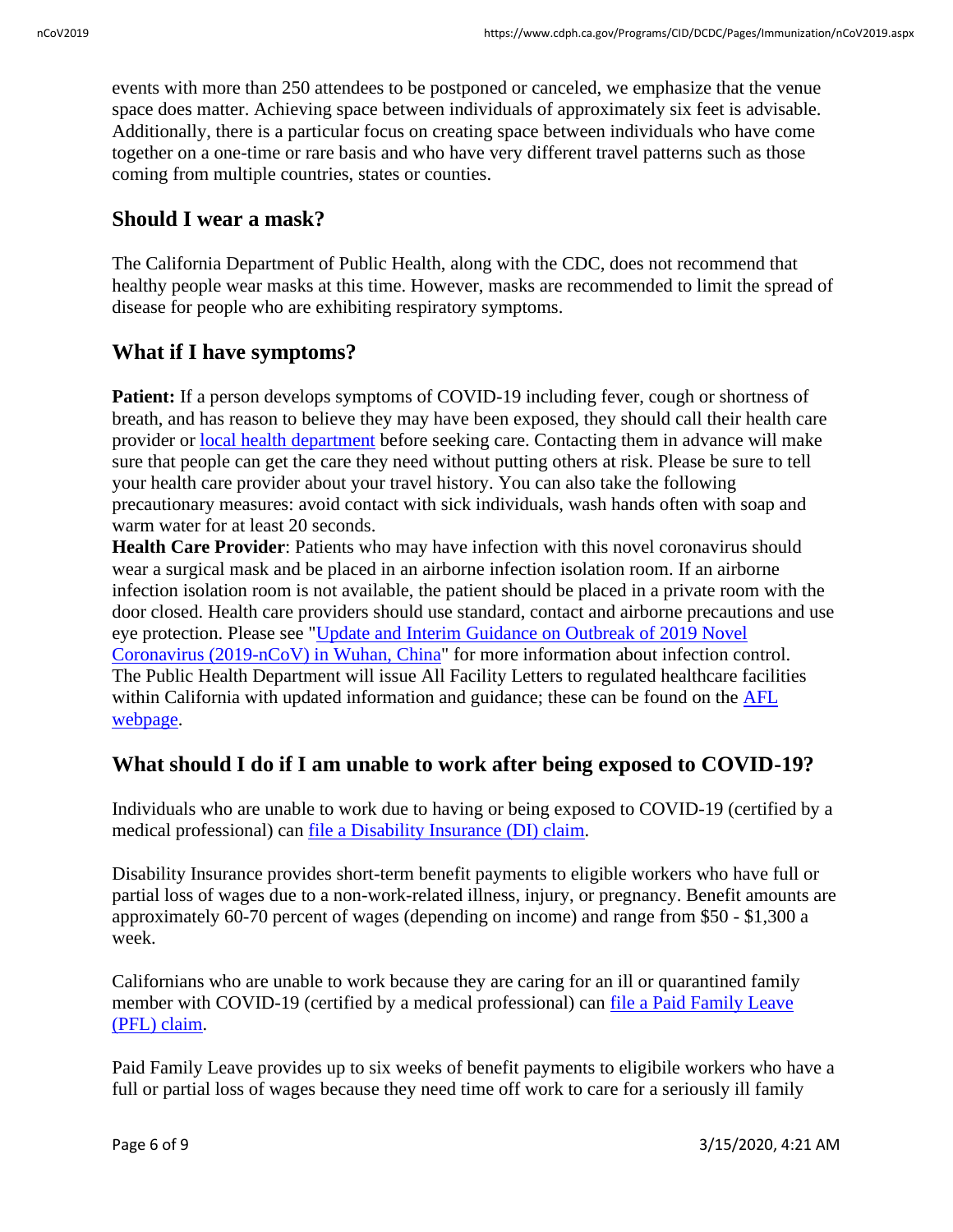member or to bond with a new child. Benefit amounts are approximately 60-70 percent of wages (depending on income) and range from \$50-\$1,300 a week.

For more information related to resources for California's Employers and Workers, please visit this [Labor and Workforce Development Agency](https://www.labor.ca.gov/coronavirus2019/) webpage.

## **What is the state doing to protect our health?**

California has been actively and extensively planning with our local public health and health care delivery systems. Here are some of the things we are already doing:

- As in any public health event, the California Department of Public Health's Medical and Health Coordination Center has been activated and is coordinating public health response efforts across the state.
- California continues to prepare and respond in coordination with federal and local partners, hospitals and physicians.
- Governor Newsom declared a State of Emergency to make additional resources available, formalize emergency actions already underway across multiple state agencies and departments, and help the state prepare for broader spread of COVID-19.
- Governor Gavin Newsom requested the Legislature make up to \$20 million available for state government to respond to the spread of COVID-19.
- California activated the State Operations Center to its highest level to coordinate response efforts across the state.
- 24 million more Californians are now eligible for free medically necessary COVID-19 testing.
- California made available some of its emergency planning reserves of 21 million N95 filtering face piece masks for use in certain health care settings to ease shortages of personal protective equipment.
- The Public Health Department is providing information, guidance documents, and technical support to local health departments, health care facilities, providers, schools, universities, colleges, and childcare facilities across California
- The California Employee Development Department (EDD) is encouraging individuals who are unable to work due to exposure to COVID-19 to file a Disability Insurance claim.
- EDD is also encouraging employers who are experiencing a slowdown in their businesses or services as a result of the Coronavirus impact on the economy to apply for an Unemployment Insurance work sharing program.
- The Public Health Department is coordinating with federal authorities and local health departments that have implemented screening, monitoring and, in some cases quarantine of returning travelers.
- In coordination with the CDC, state and local health departments, we are actively responding to cases of COVID-19.
- The Public Health Department is supporting hospitals and local public health laboratories in the collection of specimens and testing for COVID-19.

Eighteen public health labs in California, including the Department of Public Health's state laboratory in Richmond, are now testing for the virus that causes COVID-19.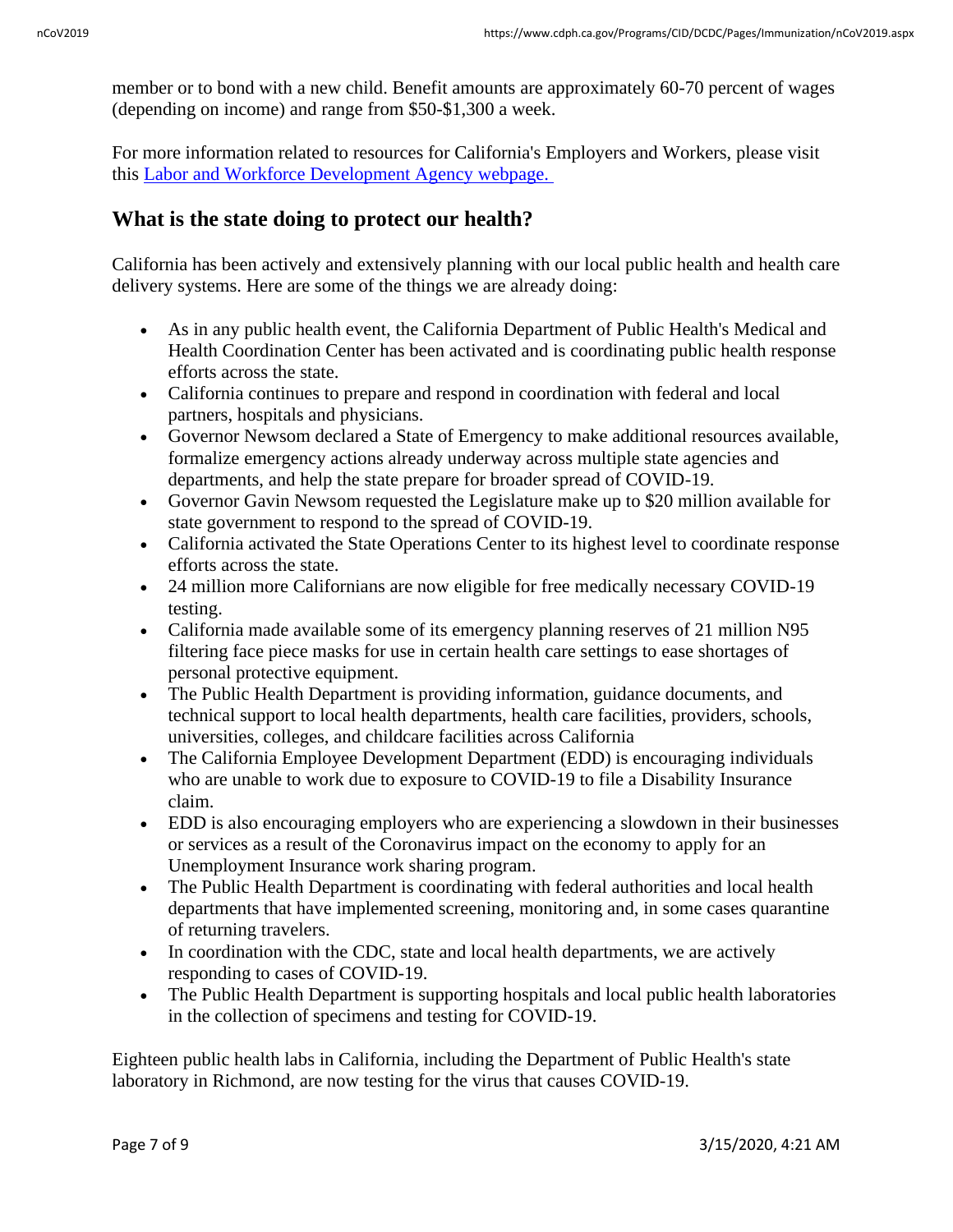## **More Information**

**Guidance and Information:** A complete [list of guidance](https://www.cdph.ca.gov/Programs/CID/DCDC/Pages/Guidance.aspx) is available.

Public: For more information on COVID-19, please visit the Centers for Disease Control and [Prevention's website.](https://www.cdc.gov/coronavirus/2019-ncov/index.html)

**Media:** If you are with a media outlet and have questions for the California Department of Public Health, please email [CDPHPressOPA@cdph.ca.gov.](mailto:CDPHPressOPA@cdph.ca.gov)

**Coronavirus News Releases:** For the latest information on the 2019 Novel Coronavirus (2019 nCoV), please see our [News Releases](https://www.cdph.ca.gov/Programs/OPA/Pages/New-Release-2020.aspx) page.

#### **New! [Guidance Documents](https://www.cdph.ca.gov/Programs/CID/DCDC/Pages/Guidance.aspx)**

#### **News Releases**

- [State Health & Emergency Officials Announce Latest COVID-19 Facts](https://www.cdph.ca.gov/Programs/OPA/Pages/NR20-022.aspx)
- State Health & Emergency Officials Release Guidance to Prevent the Transmission of [COVID-19 in Gambling Venues, Theme Parks and Theaters](https://www.cdph.ca.gov/Programs/OPA/Pages/NR20-021.aspx)
- SBA To Provide Small Businesses Impacted by Coronavirus (COVID-19) Up to \$2 [Million in Disaster Assistance Loans\)](http://www.oesnews.com/sba-to-provide-small-businesses-impacted-by-coronavirus-covid-19-up-to-2-million-in-disaster-assistance-loans/)

#### **Resources**

#### *CDPH*

- [Public Health Departments in CA](https://www.cdph.ca.gov/Pages/LocalHealthServicesAndOffices.aspx)
- [Public Health Labs Testing for COVID-19 \(PNG\)](https://www.cdph.ca.gov/Programs/CID/DCDC/CDPH%20Document%20Library/COVID-19_CA_Map_03.11.20.png)
- [Community Transmission by County \(PDF\)](https://www.cdph.ca.gov/Programs/CID/DCDC/CDPH%20Document%20Library/COVID-19/CACommunityTransmissionbyCounty.pdf)
- FAO About N95 & Protection from COVID-19
- [Outpatient Healthcare Facility Infection Control Recommendations for Suspect COVID-](https://www.cdph.ca.gov/Programs/CID/DCDC/CDPH%20Document%20Library/OutpatientHCFInfectionCtrlRecSuspectCOVID-19Patients.pdf)[19 Patients \(PDF\)](https://www.cdph.ca.gov/Programs/CID/DCDC/CDPH%20Document%20Library/OutpatientHCFInfectionCtrlRecSuspectCOVID-19Patients.pdf)
- [COVID-19 Cleaning & Waste Management for Residences \(PDF\)](https://www.cdph.ca.gov/Programs/CEH/DRSEM/CDPH%20Document%20Library/EMB/MedicalWaste/COVID-19%20Cleaning%20and%20Waste%20Management%20for%20Residences%20030220.pdf)
- COVID-19 Prevention Graphics
	- o [English \(PNG\)](https://www.cdph.ca.gov/Programs/CID/DCDC/PublishingImages/COVID-19/CORONAVIRUS-FINAL-2.png)
	- o [English \(PDF\)](https://www.cdph.ca.gov/Programs/CID/DCDC/CDPH%20Document%20Library/COVID-19/COVID19-ProtectYourselfandOthers.pdf)
	- o [Español](https://www.cdph.ca.gov/Programs/CID/DCDC/CDPH%20Document%20Library/Covid19-Poster-SPANISH.pdf) (PDF)
- [Coronavirus Alert English \(PDF\)](https://www.cdph.ca.gov/Programs/CID/DCDC/CDPH%20Document%20Library/Coronavirus_Alert_English.pdf)
- [Coronavirus Alert Español](https://www.cdph.ca.gov/Programs/CID/DCDC/CDPH%20Document%20Library/Spanish_Coronavirus_poster.pdf) (PDF)
- [Coronavirus Alert Chinese Simplified \(PDF\)](https://www.cdph.ca.gov/Programs/CID/DCDC/CDPH%20Document%20Library/Chinese_coronavirus_poster.pdf)